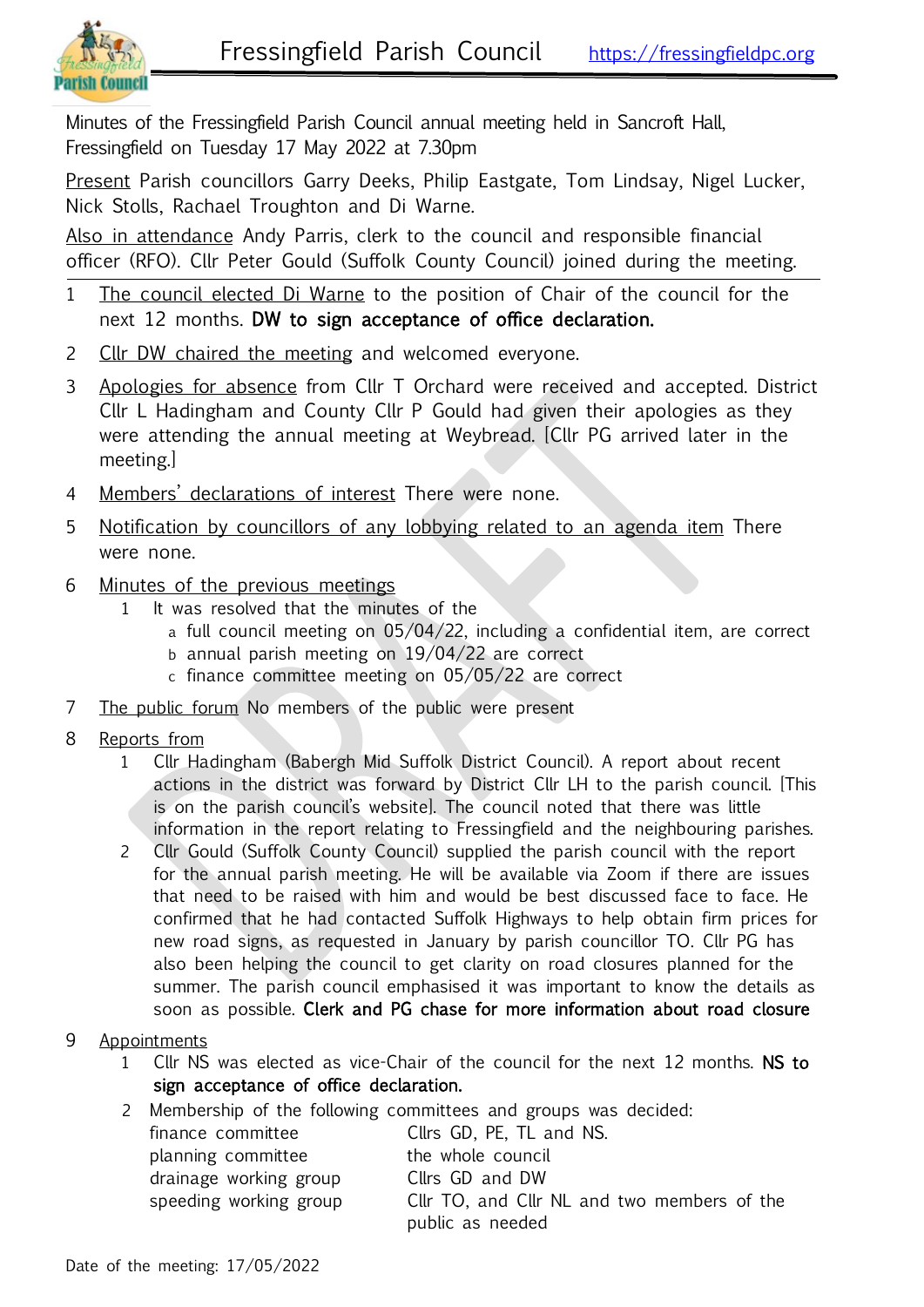

roadway improvement group Cllrs GD, NS, RT and DW, and AP the clerk. play area improvement group Cllrs NS and DW, and AP the clerk.

- 3 It was agreed that
	- a Cllr RT would review the council's internal controls
	- b Cllrs GD and DW will be the council's representatives for the playing field management committee (PFMC). There was a discussion about the need for greater communication and involvement between the parish council and the PFMC. Clerk to contact PFMC
	- c Cllr GD will continue as the tree warden.

## 10 Finance

1 The report from RFO was previously circulated to the council. It included an explanation of why changes would need to be made to the normal sequence of agreeing certain items of expenditure. This is a result of the new schedule for meetings – reducing the number of full council meetings will mean that known items of expenditure will need to be agreed one or two months in advance of their due dates. Councillors were given [a chart](https://fressingfieldpc.files.wordpress.com/2022/05/making-sure-payments-are-made-on-time.pdf) showing how this will work through the year. The council agreed that a reconciliation statement for April and May would be circulated to the whole council in June for queries and formally discussed at the full council meeting in July.

# RFO to circulate report in early June.

It was agreed to replace the bench on Cratfield Road with a similar sized bench on the same site, that the bench will be made from recycled materials with a plaque commemorating the Queen's coronation and her platinum jubilee. It was agreed to order from a Suffolk company, if the price was right. Estimated cost is £1,200. RFO to confirm selected bench and wording of plaque with DW before ordering.

It was also agreed that a working party would repair the seating in the bus shelter. GD to organise the working party.

The pothole near the bus shelter will be reported to the county council. Clerk to report damage to footpath.

A portable flagpole has been bought for civic purposes.

- 2 Cllrs NL and GD confirmed that the payment and income vouchers had been scrutinised.
- 3 The council approved the payments and acknowledged the receipts as listed on the payment and receipt statement for April. NS and TL to authorise payments
- 4 Cllr NS briefly fed back on the finance committee meeting held on 5 May. Draft minutes of the meeting had already been circulated to the council. He confirmed that the committee had scrutinised the annual governance and accountability return (AGAR) section 2. The committee recommended that the council accepts and endorses this section of the AGAR. The council approved the AGAR section 2, and it was signed by the Chair (DW).
- 5 The council discussed the grants and donations scheme. This money is given under section 137 of the Local Government Act 1972. It was noted that the maximum that can be allocated under s137 is £8.82 per elector. For 2022- 23 this would be £7,690 in Fressingfield. This year, the council allocated £3,600 for grants and £1,530 for donations. The council agreed to various amendments to the scheme. The amended scheme is on the council's website. Clerk to advertise the scheme for grants.